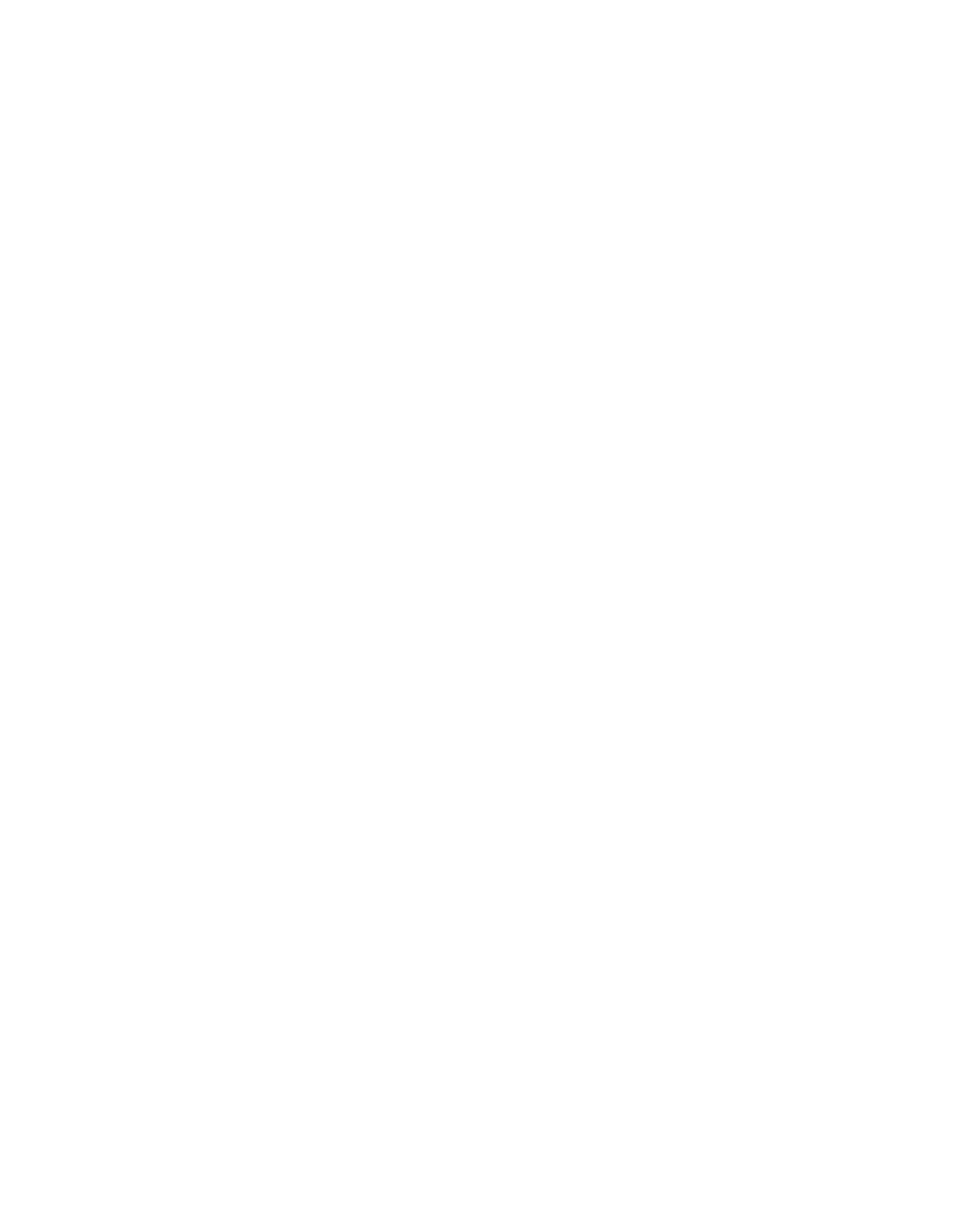| 3  | 266.04 | 99.36 |
|----|--------|-------|
| 4  | 227.92 | 99.25 |
| 5  | 195.49 | 98.22 |
| 6  | 201.73 | 98.82 |
| 7  | 45.1   | 90.78 |
| 8  | 227    | 99.53 |
| 9  | 173.31 | 98.99 |
| 10 | 178.62 | 98.86 |

Table 1 shows the accuracy achieved for each of the images and the implementation time. The average accuracy attained is 97.6%.



Fig. 3 Plot of Percentage accuracy and time is taken to process images.



(a)



(b)

Fig. 4 Segmentation of cystic regions using geodesic active contour model shown on different panoramic images (a) & (b).

# Table 2. depicts the performance analysis for ten images among the segmented data set.

## Performance Analysis

| <b>Patient name</b> | actual pixel<br>area | cyst pixel<br>area | <b>Entropy</b> | Contrast |        | Correlation |        | <b>Energy</b> |        | Homogeneity |        |
|---------------------|----------------------|--------------------|----------------|----------|--------|-------------|--------|---------------|--------|-------------|--------|
|                     |                      |                    |                | min      | max    | min         | max    | min           | max    | $\min$      | max    |
| Image 1             | 77312                | 3043               | 6.793106052    | 0.2778   | 0.289  | 0.936       | 0.9365 | 0.1171        | 0.123  | 0.876       | 0.8887 |
| Image 2             | 80668                | 13266              | 6.110503229    | 0.2076   | 0.2616 | 0.9251      | 0.9404 | 0.2173        | 0.2246 | 0.9051      | 0.9172 |
| Image 3             | 80668                | 15730              | 5.82492965     | 0.4386   | 0.5437 | 0.9216      | 0.9365 | 0.163         | 0.1672 | 0.8624      | 0.8743 |
| Image 4             | 90450                | 2802               | 7.122514518    | 0.2807   | 0.3009 | 0.924       | 0.93   | 0.1286        | 0.1346 | 0.8704      | 0.8829 |
| Image 5             | 89847                | 3937               | 6.815555654    | 0.2261   | 0.2786 | 0.9079      | 0.926  | 0.1641        | 0.1711 | 0.8939      | 0.9081 |
| Image 6             | 82611                | 9591               | 6.695862805    | 0.3039   | 0.4816 | 0.922       | 0.9515 | 0.0969        | 0.1057 | 0.8556      | 0.8811 |
| Image 7             | 89698                | 5858               | 6.692296144    | 0.2931   | 0.3085 | 0.9204      | 0.9239 | 0.1503        | 0.1508 | 0.8938      | 0.8939 |
| Image 8             | 64628                | 12999              | 5.932745231    | 0.4942   | 0.9516 | 0.8727      | 0.9363 | 0.1538        | 0.1564 | 0.8584      | 0.8757 |
| Image 9             | 79728                | 946                | 7.097867359    | 0.3198   | 0.3315 | 0.9263      | 0.9288 | 0.106         | 0.1112 | 0.8666      | 0.8785 |
| Image 10            | 81270                | 2280               | 6.564099951    | 0.2314   | 0.3187 | 0.8947      | 0.9258 | 0.1626        | 0.1635 | 0.8967      | 0.904  |

Table 3. Accuracy achieved and implementation time for ten different OPG images for hysteresis segmentation.

| <b>NAME</b>    | TIME(s) | <b>ACCURACY</b> |
|----------------|---------|-----------------|
|                |         | $(\% )$         |
| 1              | 30      | 90.05           |
| $\overline{2}$ | 46      | 95.08           |
| 3              | 26      | 92.36           |
| 4              | 22      | 96.25           |
| 5              | 19      | 90.22           |
| 6              | 20      | 92.82           |
| 7              | 45      | 90.78           |
| 8              | 22      | 95.53           |
| 9              | 17      | 92.99           |
| 10             | 18      | 93.66           |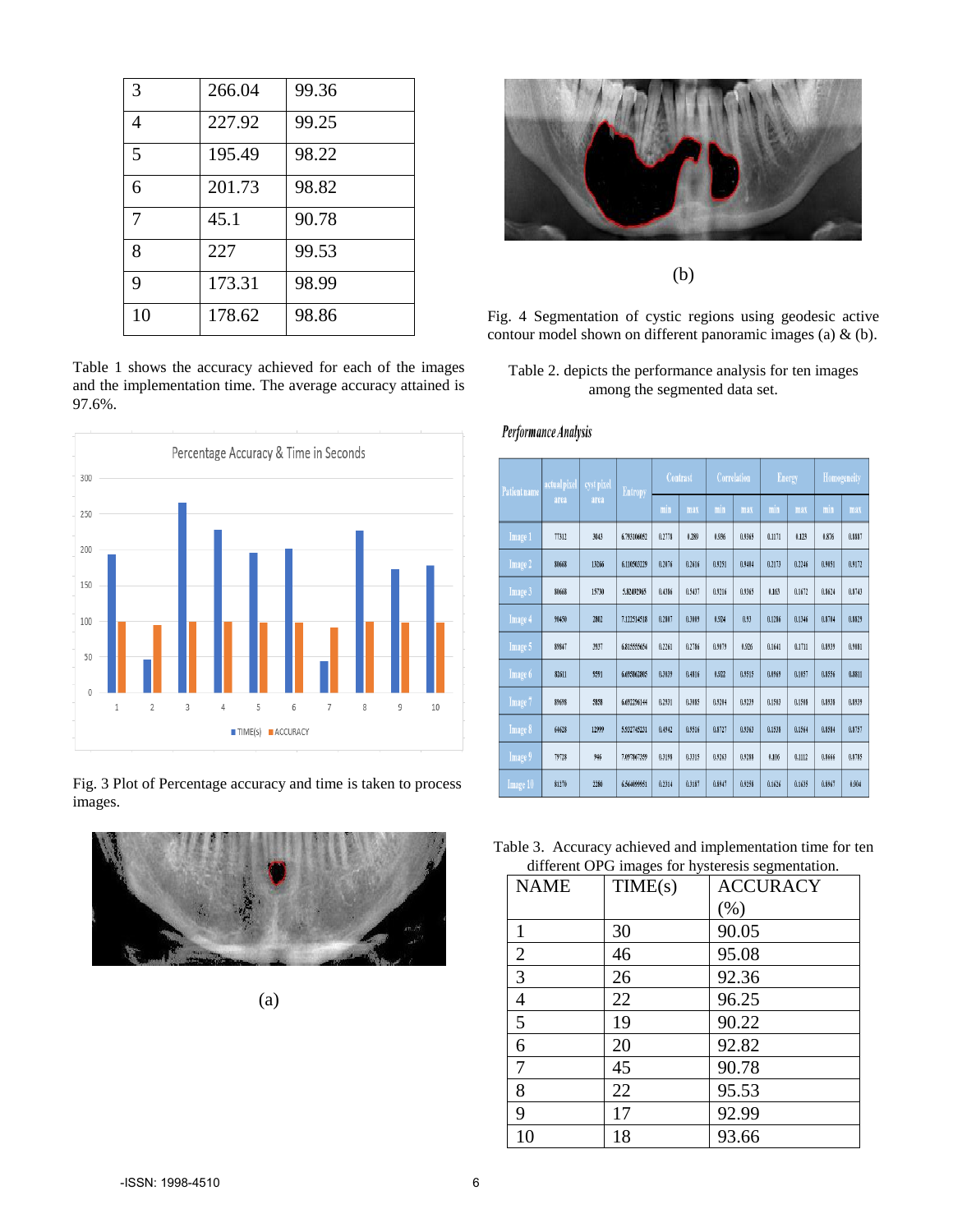Table 2 shows the accuracy achieved for each of the images and the implementation time. The average accuracy attained is 92.9%.





(a)



Fig. 5 Segmentation of cystic regions using semantic segmentation shown on the panoramic images (a)  $\&$  (b).

## V. CONCLUSION

This paper gives a morphological-based geodesic active contour algorithm for segmentation of cystic regions in panoramic images. This process is advantageous as it is simpler, faster, and does not suffer from instability problems. Figure 3 depicts the percentage of accuracy. Figures 4 and 5 give a clear identification of the cystic regions that are improved in terms of accuracy and the proven the processing time is much lesser than the previous work(20).

 This method does not require re-initialization of the embedded function 'u' is to the fact that the morphological method is being used. Morphological methods improve their functional gradient descent by improving stability and speed. The hysteresis algorithm exhibits better edge detection performance, a significant reduction in computational time and scalability. A combinational method could be developed for further improvement in accuracy, stability and speed in the future.

Image interpretation of dental X-rays is a difficult task, and the research community pays little attention to it. In addition, a new taxonomy concentrating on imaging modalities-based categorization such as bitewing, periapical, panoramic, CBCT/CT, hybrid datasets and colour photos is also being developed. According to various research papers, the variety of image datasets makes selecting a single segmentation strategy challenging when using standard image processing methods. According to numerous academics cited in this paper, annotated datasets are the key roadblock in the development of a high-performance classification algorithm. Because of the unusual image, dental X-ray imaging data is not the same as other medical images.

#### References

- [1] Mikulka J, Kabrda M, Gescheidtova E, Perina V. Classification of jawbone cysts via orthopantomogram processing. 2012 35th International Conference on Telecommunications and Signal Processing (TSP). 2012;
- [2] Stoetzer M, Nickel F, Rana M, Lemound J, Wenzel D, von See C et al. Advances in assessing the volume of odontogenic cysts and tumors in the mandible: a retrospective clinical trial. Head & Face Medicine. 2013;9(1).
- [3] Proceedings, Conference Proceedings, IEEE Papers | Proceedings.com [Internet]. Proceedings.com. 2019 [cited 24 November 2019]. Available from: http://www.proceedings.com/Progress in Electromagnetics Research Symposium
- [4] Anuradha K, Sankaranarayanan K. Detection of Oral Tumor based on Marker Controlled Watershed Algorithm. International Journal of Computer Applications. 2012;52(2):15-18.
- [5] Nurtanio I, Purnama I, Hariadi M, Purnomo M. Cyst and Tumor Lesion Segmentation on Dental Panoramic Images using Active Contour Models. IPTEK The Journal for Technology and Science. 2011;22(3).